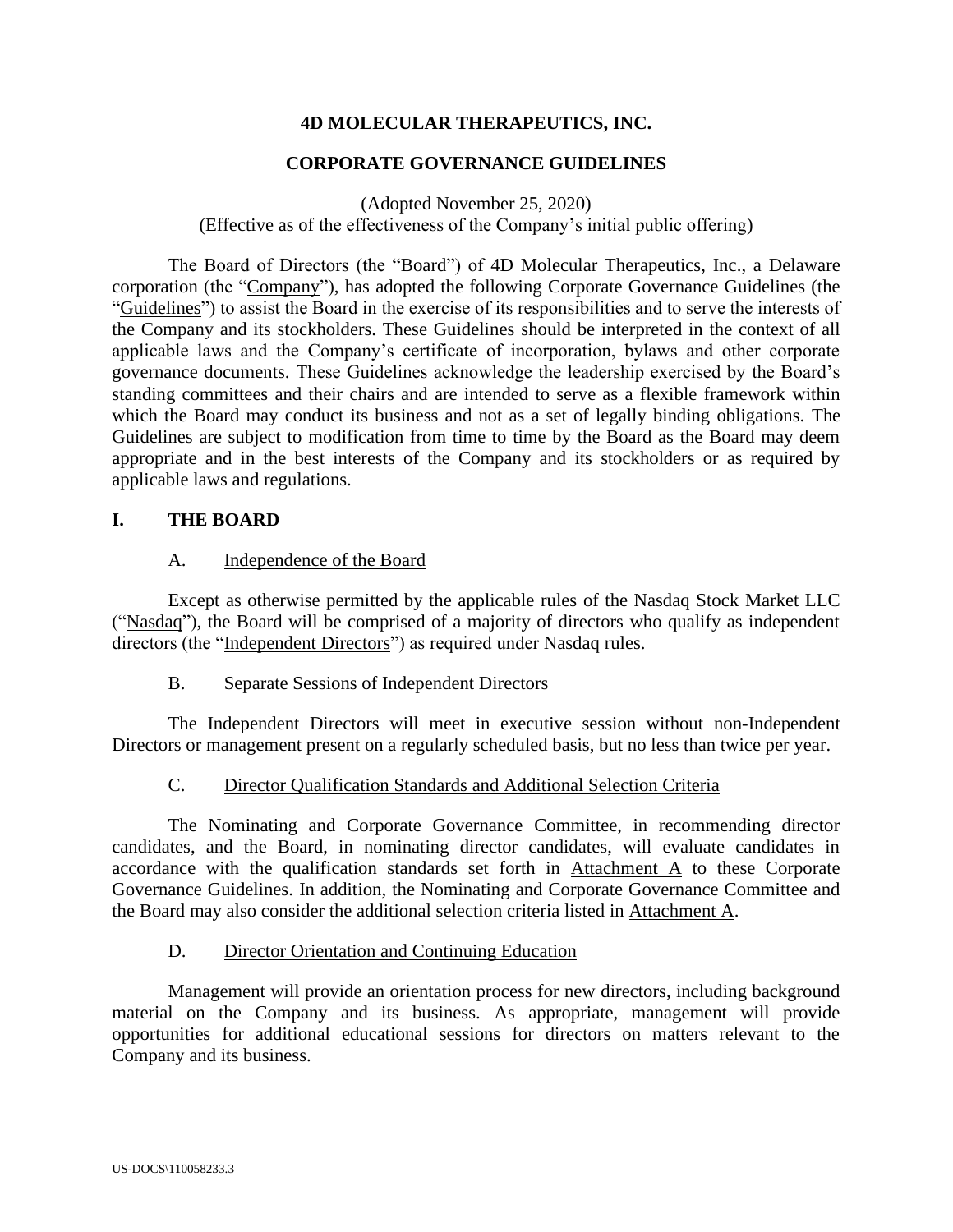## E. No Specific Limitation on Other Board Service

The Board does not believe that its members should be prohibited from serving on boards of other organizations and has not adopted any guidelines limiting such activities. However, the Nominating and Corporate Governance Committee may take into account the nature of and time involved in a director's service on other boards and/or committees in evaluating the suitability of individual director candidates and current directors.

Service on other boards and/or committees should be consistent with the Company's conflict of interest policies.

# F. Directors Who Resign or Materially Change Their Current Positions With Their Own Company or Become Aware of Circumstances that May Adversely Reflect upon the Director or the Company

When a director, including any director who is currently an officer or employee of the Company, resigns or materially changes his or her position with his or her employer or becomes aware of circumstances that may adversely reflect upon the director or the Company, such director should notify the Nominating and Corporate Governance Committee of such circumstances. The Nominating and Corporate Governance Committee will consider the circumstances, and may in certain cases recommend that the Board request that the director submit his or her resignation from the Board if, for example, continuing service on the Board by the individual is not consistent with the criteria deemed necessary for continuing service on the Board.

# G. Term Limits

As each director is periodically subject to election by stockholders, the Board does not believe it is in the best interests of the Company to establish term limits at this time. Additionally, such term limits may cause the Company to lose the contribution of directors who have been able to develop, over a period of time, increasing insight into the Company's business and therefore can provide an increasingly significant contribution to the Board.

# H. Director Responsibilities

The business and affairs of the Company will be managed by or under the direction of the Board, including through one or more of its committees. Each director is expected to spend the time and effort necessary to properly discharge his or her responsibilities. These include:

- exercising their business judgment in good faith;
- acting in what they reasonably believe to be the best interest of all stockholders;
- becoming and remaining well-informed about the Company's business and operations and general business and economic trends affecting the Company; and
- ensuring that the business of the Company is conducted so as to further the longterm interests of its stockholders.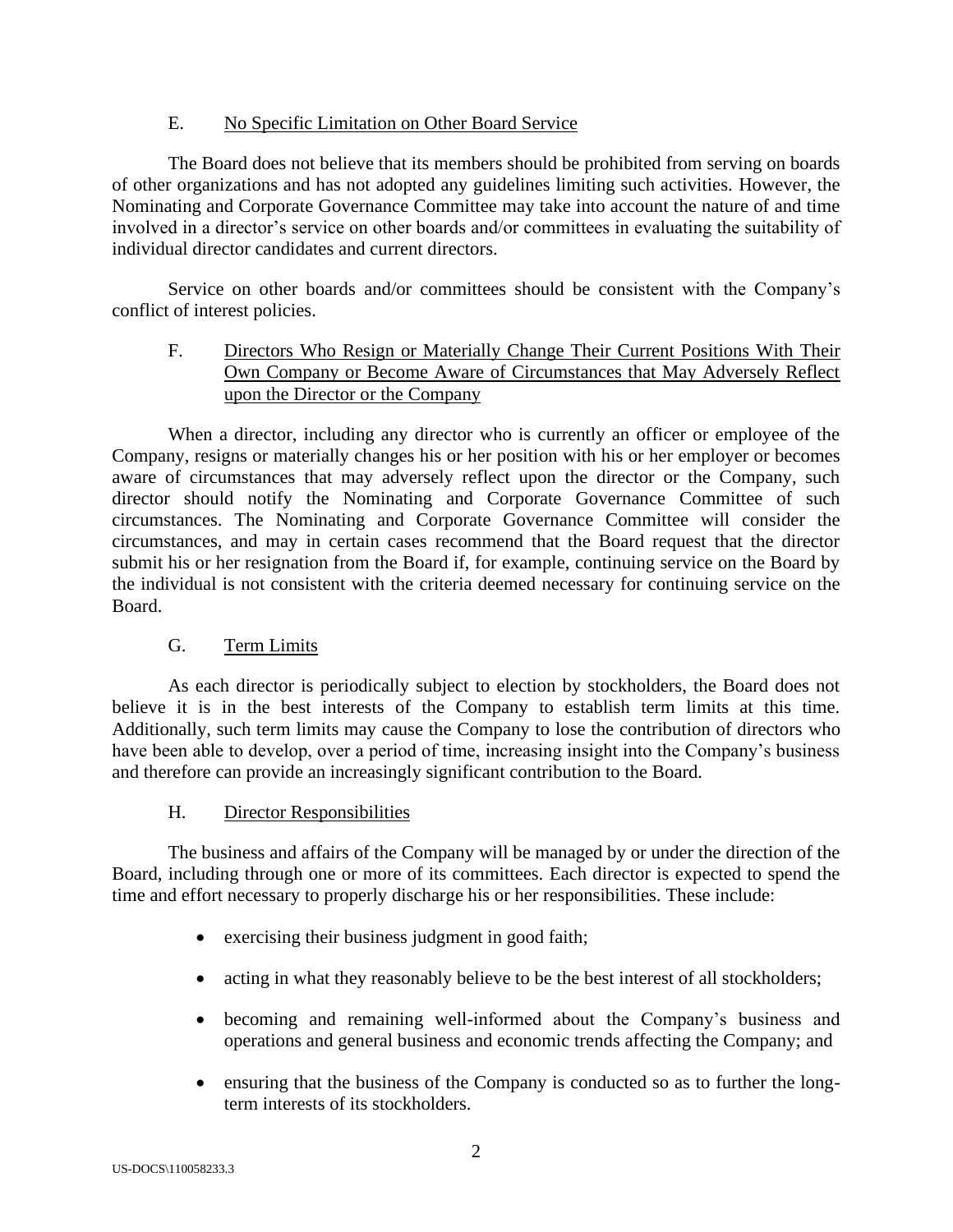## I. Compensation

The Board believes that director compensation should fairly pay directors for work required in a business of the Company's size and scope, and that compensation should align directors' interests with the long-term interests of stockholders. The Compensation Committee will review and make recommendations to the Board regarding the cash and equity compensation of directors. The Company's executive officers do not receive additional compensation for their service as directors.

Except as otherwise permitted by the applicable Nasdaq rules, members of the Audit Committee and Compensation Committee may not directly or indirectly receive any compensation from the Company other than their directors' compensation, including any compensation for service on committees of the Board and the receipt of equity incentive awards.

## J. Stock Ownership

The Company encourages directors to own shares of the Company's stock. However, the number of shares of the Company's stock owned by any director is a personal decision and, at this time, the Board has chosen not to adopt a policy requiring ownership by directors of a minimum number of shares.

## K. Board Access to Senior Management

The Board will have complete access to Company management in order to ensure that directors can ask any questions and receive all information necessary to perform their duties. Directors should exercise judgment to ensure that their contact with management does not distract managers from their jobs or disturb the business operations of the Company. Any meetings or contacts that a director wishes to initiate may be arranged through the Chief Executive Officer or the Chairman of the Board, or if neither is available or neither is appropriate, directly by the director. To the extent appropriate, such contact, if in writing, should be copied to the Chief Executive Officer of the Company.

## L. Board Access to Independent Advisors

The Board committees may hire independent advisors as set forth in their applicable charters. The Board as a whole shall have access to any independent advisor retained by the Company, and the Board may hire any independent advisor it considers necessary to discharge its responsibilities.

# M. Self-Evaluation

The Nominating and Corporate Governance Committee will oversee a periodic assessment of the Board and its committees.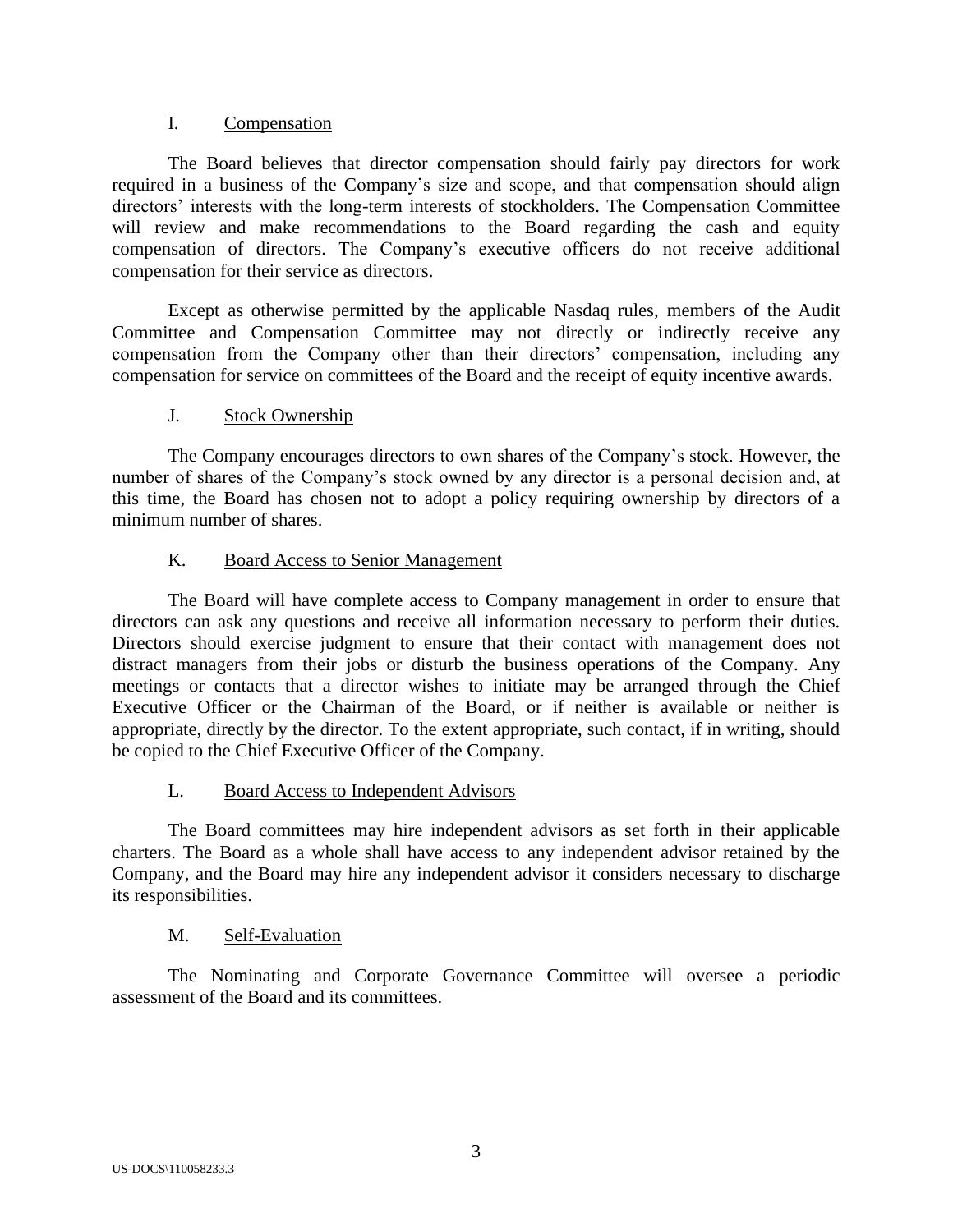## **II. BOARD MEETINGS**

### A. Frequency of Meetings

The Board will meet at least four (4) times annually. In addition, special meetings may be called from time to time as determined by the needs of the business. It is the responsibility of the directors to attend meetings.

## B. Director Attendance

A director is expected to spend the time and effort necessary to properly discharge his or her responsibilities. Accordingly, a director is expected to regularly prepare for and attend meetings of the Board and all committees on which the director sits (including separate meetings of the Independent Directors), with the understanding that, on occasion, a director may be unable to attend a meeting. A director who is unable to attend a meeting of the Board or a committee of the Board is expected to notify the Chairman of the Board or the Chairman of the appropriate committee in advance of such meeting, and, whenever possible, participate in such meeting via teleconference in the case of an in-person meeting.

## C. Attendance of Non-Directors

The Board encourages the Chairman of the Board or of any committee to invite Company management and outside advisors or consultants from time to time to participate in Board and/or committee meetings to (i) provide insight into items being discussed by the Board which involve the manager, advisor or consultant, (ii) make presentations to the Board on matters which involve the manager, advisor or consultant, and (iii) bring managers with high potential into contact with the Board. Attendance of non-directors at Board meetings is at the discretion of the Board.

## D. Advance Receipt of Meeting Materials

Information regarding the topics to be considered at a meeting is essential to the Board's understanding of the business and the preparation of the directors for a productive meeting. To the extent feasible, the meeting agenda and any written materials relating to each Board meeting will be distributed to the directors sufficiently in advance of each meeting to allow for meaningful review of such agenda and materials by the directors. Directors are expected to have reviewed and be prepared to discuss all materials distributed in advance of any meeting.

## **III. COMMITTEE MATTERS**

The Board currently has three (3) standing committees: (i) the Audit Committee, (ii) the Compensation Committee and (iii) the Nominating and Corporate Governance Committee. Each committee will perform its duties as assigned by the Board in compliance with the Company's bylaws and the committee's charter. It is the responsibility of the directors to attend the meetings of the committees on which they serve.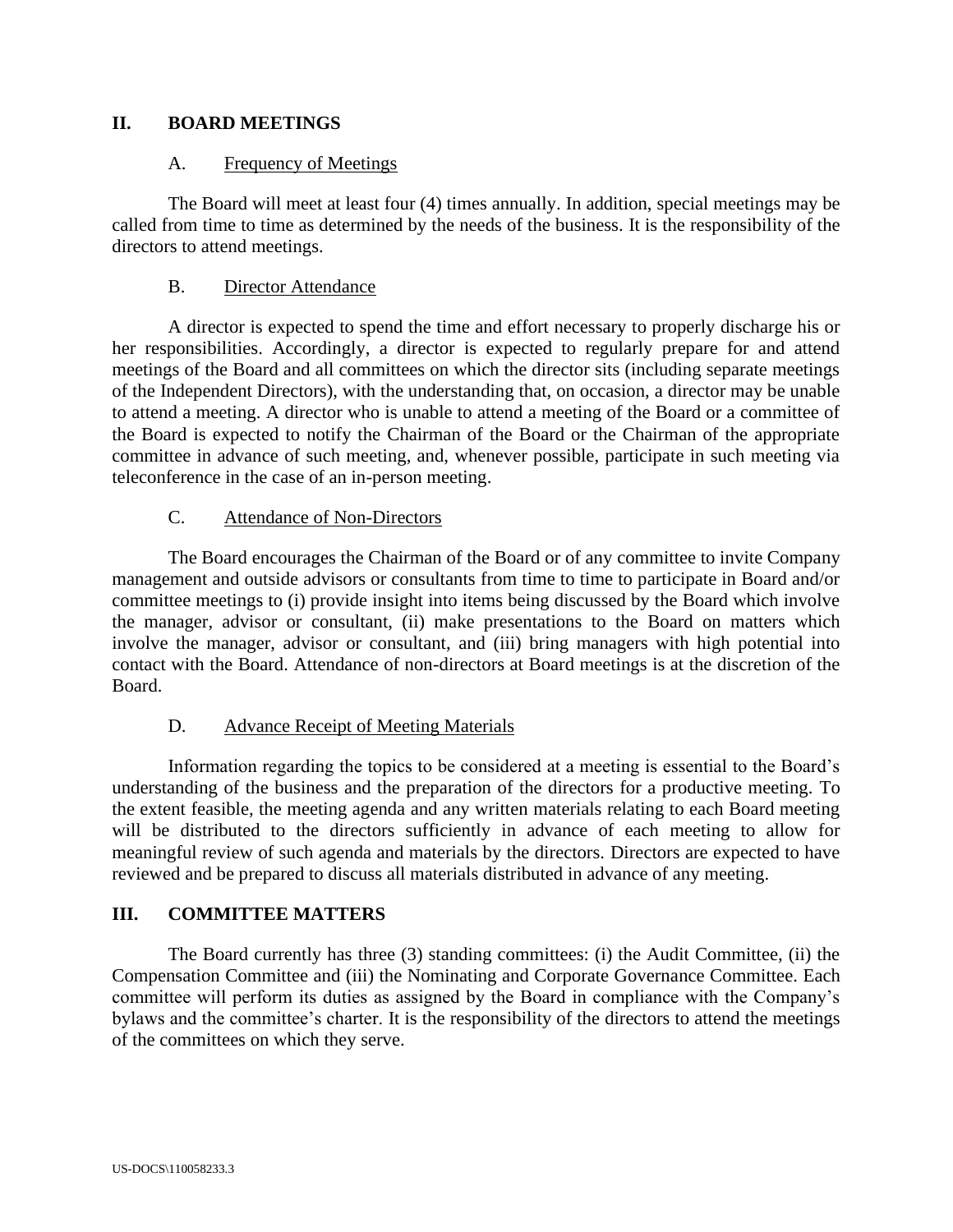# **IV. SUCCESSION PLANNING**

The Board (or a committee delegated by the Board) will (i) work on a periodic basis with the Chief Executive Officer to evaluate the Company's succession plans upon the Chief Executive Officer's retirement and in the event of an unexpected occurrence, and (ii) periodically review the performance of the Chief Executive Officer.

\* \* \* \* \*